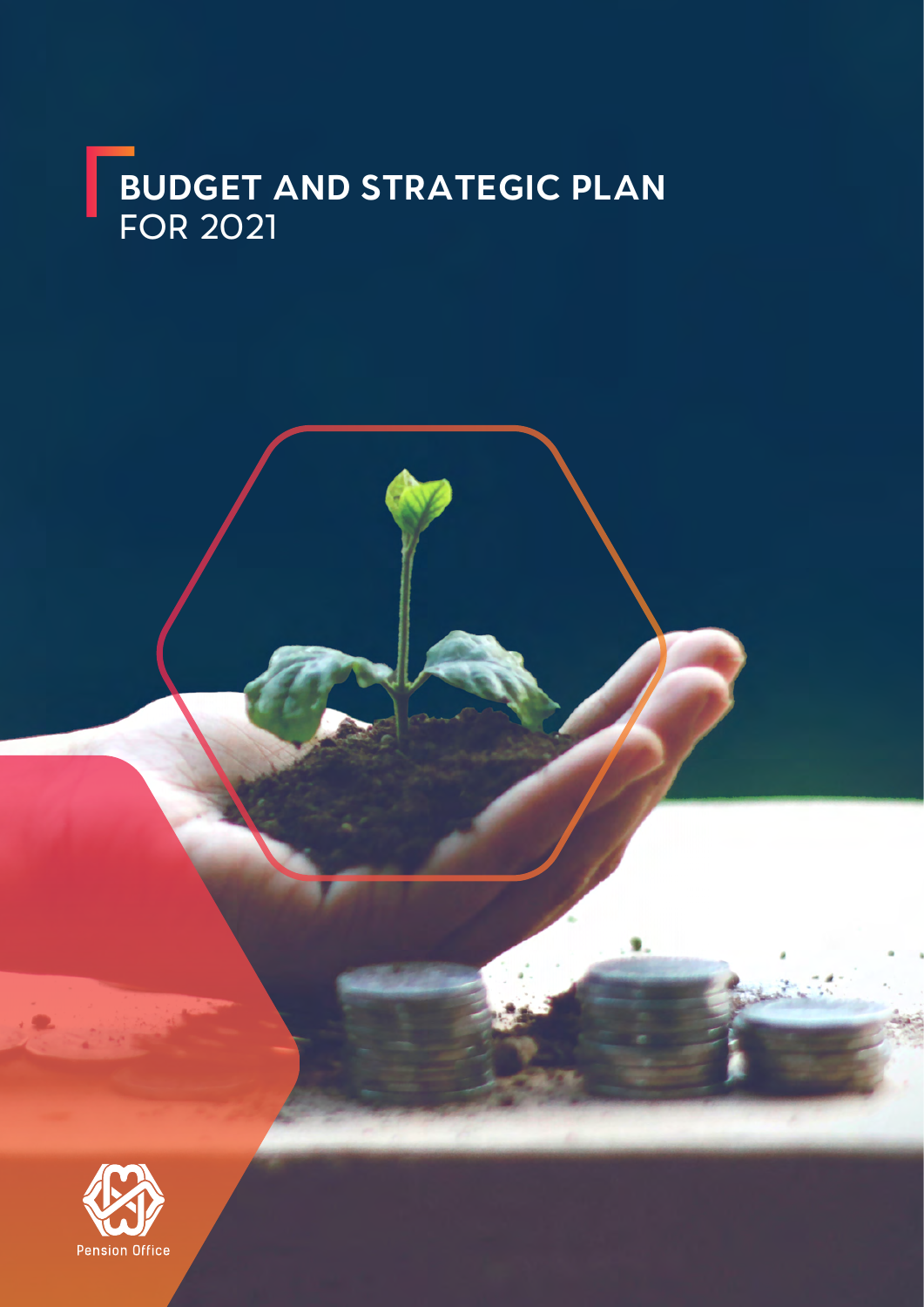# MALDIVES RETIREMENT PENSION SCHEME

### THE MALDIVES RETIREMENT PENSION SCHEME IS A GREAT VALUE FOR MONEY PENSION SCHEME

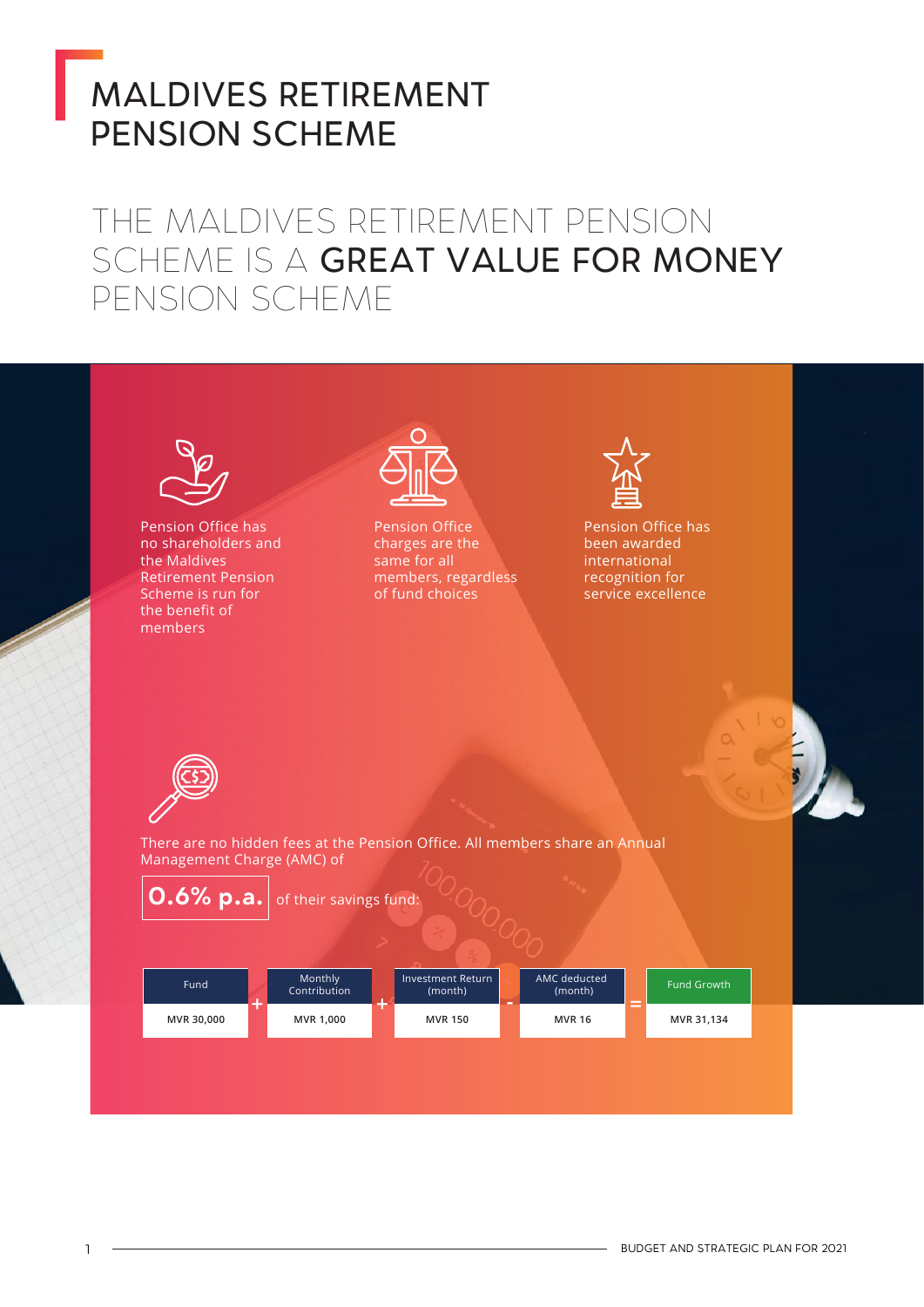# PENSION OFFICE BUDGET

Maldives Pension Act (Law No. 8/2009) mandates the Pension Office to maintain an operational budget separate from Pension Assets.

Our budget comes from the Annual Management Charge and in 2020, for our 160,363 members we delivered:



### **INVESTMENT**

- Investment objectives, design, implementation of fund strategies
- Attractive investment returns maintained
- Investment returns maintained above 5%
- Risk profile tailored to members, switching of funds  $\Box$  188 members switched funds during the year



### **ADMINISTRATION**

- Handling member contributions.
- MVR 1.1Billion was received as member contribution during 2020
- IT and maintaining member records 507 new employers added during the year
	- 2,302 new members added during the year
- Customer services and telephone calls Over 28,000 calls received and attended
- Paying benefits to retirees and dependents MVR 103 million paid to 1,328 retired members



### **COMMUNICATION**

- Website, email and mobile phone applications
- Online access to view member fund
	- Mobile phone application to access member accounts
	- Communications
		- 90% satisfaction from all stakeholders
		- 20% social media engagement
		- 1 favourable media coverage per month
		- 1 significant event every quarter
		- Over 13,000 enquiries for support and advice on benefits



### **GOVERNANCE**

- Board and Committees for risk management
- Human resources for staff to look after member benefits
- Publication of Financials, investment data and other statistics
	- Group Internal audit to check processes are robust 4 internal audits based on risk assessments
	- Project plans to improve services to members Regular updates of Application forms, FAQs and SOPs 2 surveys on assessment of service standards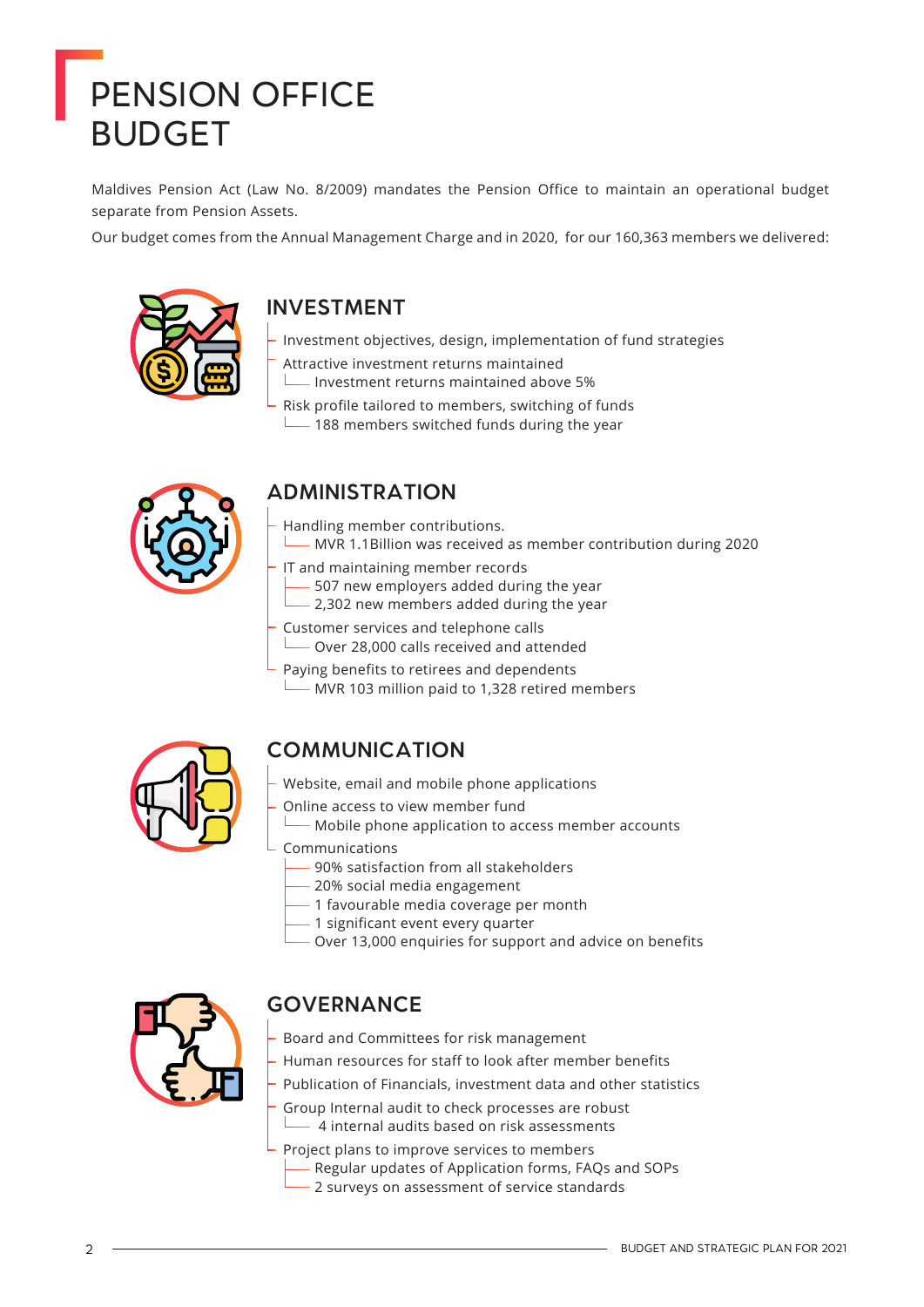# STRATEGIC PLAN 2021- 2023

## IMPROVE EFFICIENCY, BENEFITS AND SERVICES

Pension Office operating expenses are international best-in-class (0.3% of Funds). Our 2021 budget is:

| Percentage of Retirement Funds managed | MVR 'm    |      |
|----------------------------------------|-----------|------|
| Annual Management Charge               | 0.6%      | 78   |
| Pension Office Budget (expenses)       | $(0.3\%)$ | (42) |
| <b>Surplus</b>                         | 0.3%      | 36   |

The Pension Office has reduced annual management charge from 1% to 0.9% (2015), 0.8% (2017) to 0.6% today. Our expense performance means a surplus

The Pension Office is engaged in its Strategic Plan for 2021-2023 and is considering options to reduce costs and enhance member benefits. Eg: reducing the annual management charge, granting better benefits, retirement options, disability and critical illness benefits and supporting communities.



### **PROTECTION**

- Better protection to families on death before retirement
- Protection for members who become ill and unable to work
- Better retirement planning and financial tools for members
- Annuities to members to secure a guaranteed income for life



### **INVESTMENT & ADMINISTRATION**

- Investment in our research expertise to identify high returns for members
- Diversification and new investments to contribute to nation building
- Better systems to collect contributions, pay benefits and reduce costs
- Better benefit statements and ways to access benefits



### **COMMUNICATIONS & MEMBERS**

- On-line website, email and mobile phone applications
- Online access for members to view and manage funds, without charges
- Community support and caring for the vulnerable in our society
- Public events and telephone services to help members with retirement